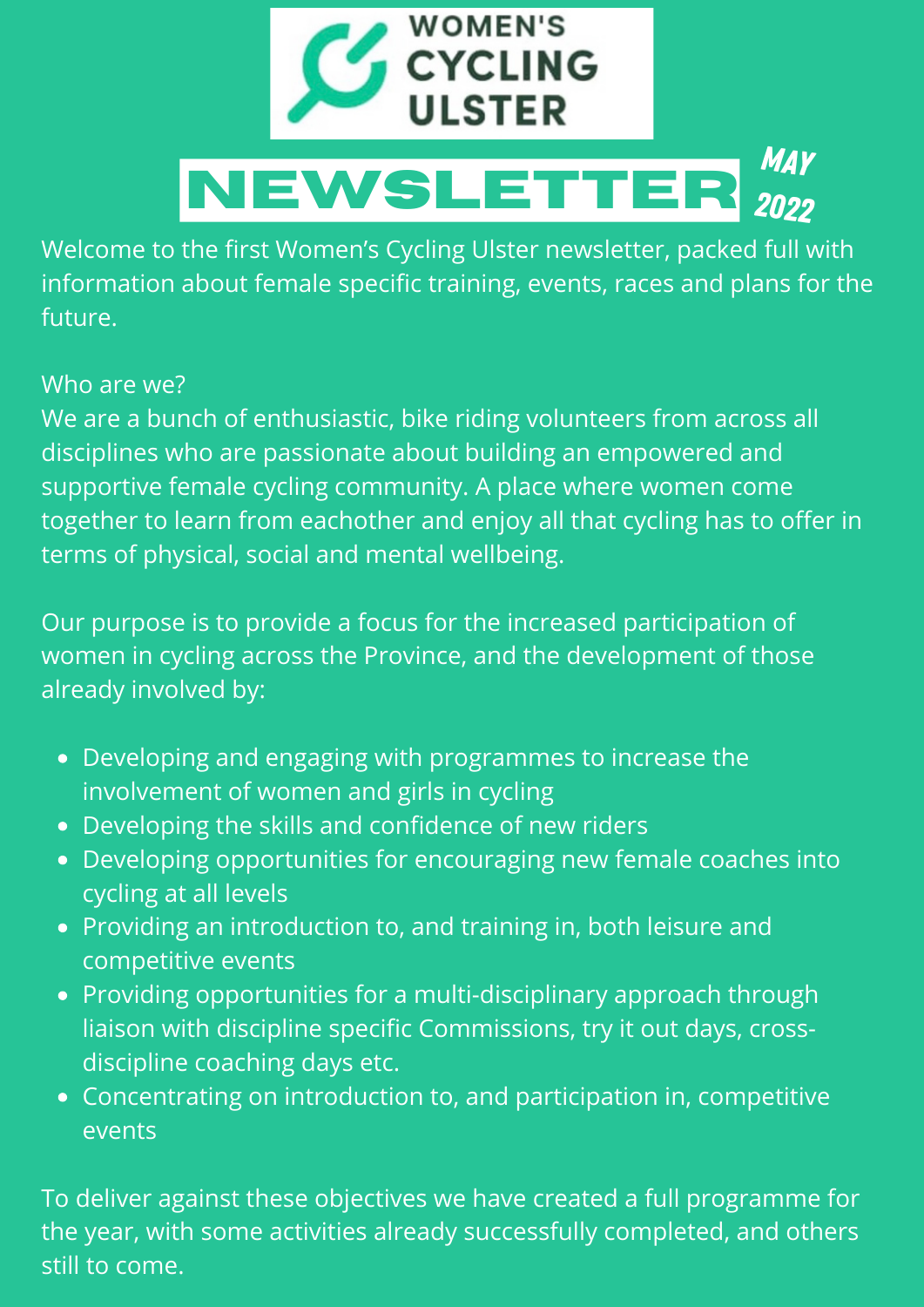## Off-Road programmes



So far this year we have trained a new cohort of 'Gearing Up' coaches and trail cycle leaders who are in the process of launching a series of 'Women on Wheels' programmes across the Province. These 8 week courses are designed to introduce new riders to the Mountain Biking discipline, while also building skills and confidence.

We would encourage riders from other disciplines to sign up and give it a go, and please spread the word outside of the Cycling Ulster community to encourage more women to enter the sport. Full details of the WoW Off Road programmes will be posted on the Women's Cycling Ulster social media pages. You can sign up at the links at the end of this newsletter to make sure you don't miss out on further info such as launch dates and registration details.

We have hosted a series of specialist coaching days for Enduro rides, looking to enhance their skills prior to competition.

For the summer season, some of our ride leaders and coaches will be hosting a number of 'smiles not miles' social rides; a great opportunity to get out and meet some new ride buddies and explore some new trails. Again, keep an eye on social media for further details.

We are also working with the riders at the amazing Lisburn BMX club to put together a BMX specific Women on Wheels programme, which we hope to be able to launch this year. We'll keep you posted on our progress.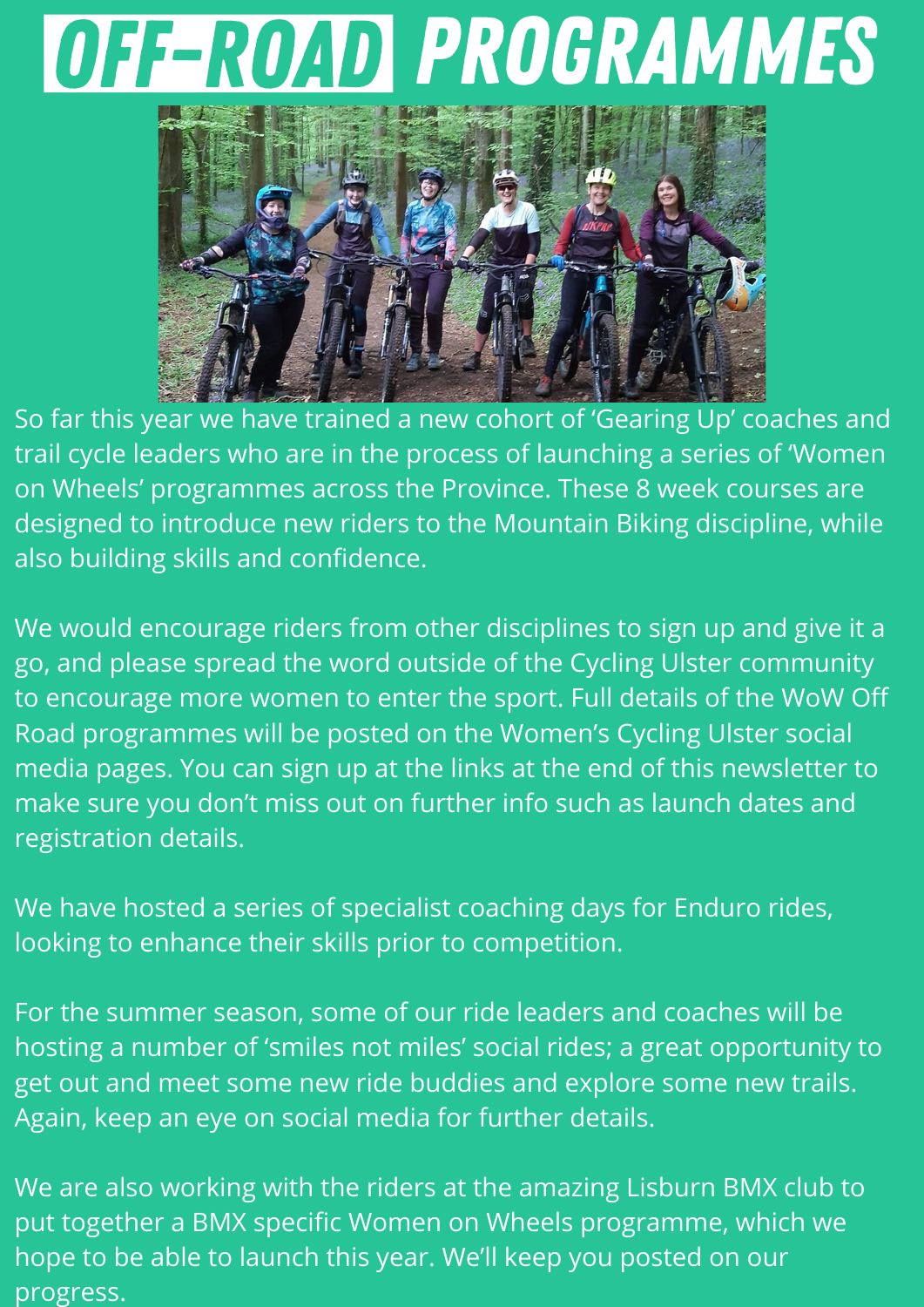### Road & Track Programmes



We have been equally busy with lots of programmes already delivered and lots more to come.

We have trained another cohort of ride leaders and supported them and their clubs in launching and delivery the Women on Wheels programme across the Province. New riders are taking part in the programmes as we speak, and their 'graduation' will see them put it all into practice when they cross the start line at the Emyvale sportive on 12th June.

We are hoping to launch a social cycle series at some point later in the year. The idea will be to just turn up at an agreed location and join a group spin at a social pace, with a coffee and scone stop en route. A great way to ride new roads, meet new friends and have a bit of craic. We are also looking at options to host group rides at a series of sportives, with WCU reps/ride leaders being available to host fellow cyclists who would like some company out on the route. Again, keep an eye on social media for further details and please do get in touch if you or your club would be willing to get involved in helping to host one of these social spins.

On the track we are hoping to be able to organize some dedicated women's sessions at Orangefield, for both experienced riders and total beginners who want to have a go.

For the more adventurous and speedy amongst us we have been running a women's race league, and have already held a number of races aimed at first time entrants. This is a great way to dip your toe in the water and see what racing is all about. Yes, it's fast and furious, but it's a great buzz and we would love to see more leisure cyclists making the crossover.

There are still a few more races left in the calendar so why not have a go? Feel free to contact us for more advice and guidance if you're not sure whether it's for you, but curious all the same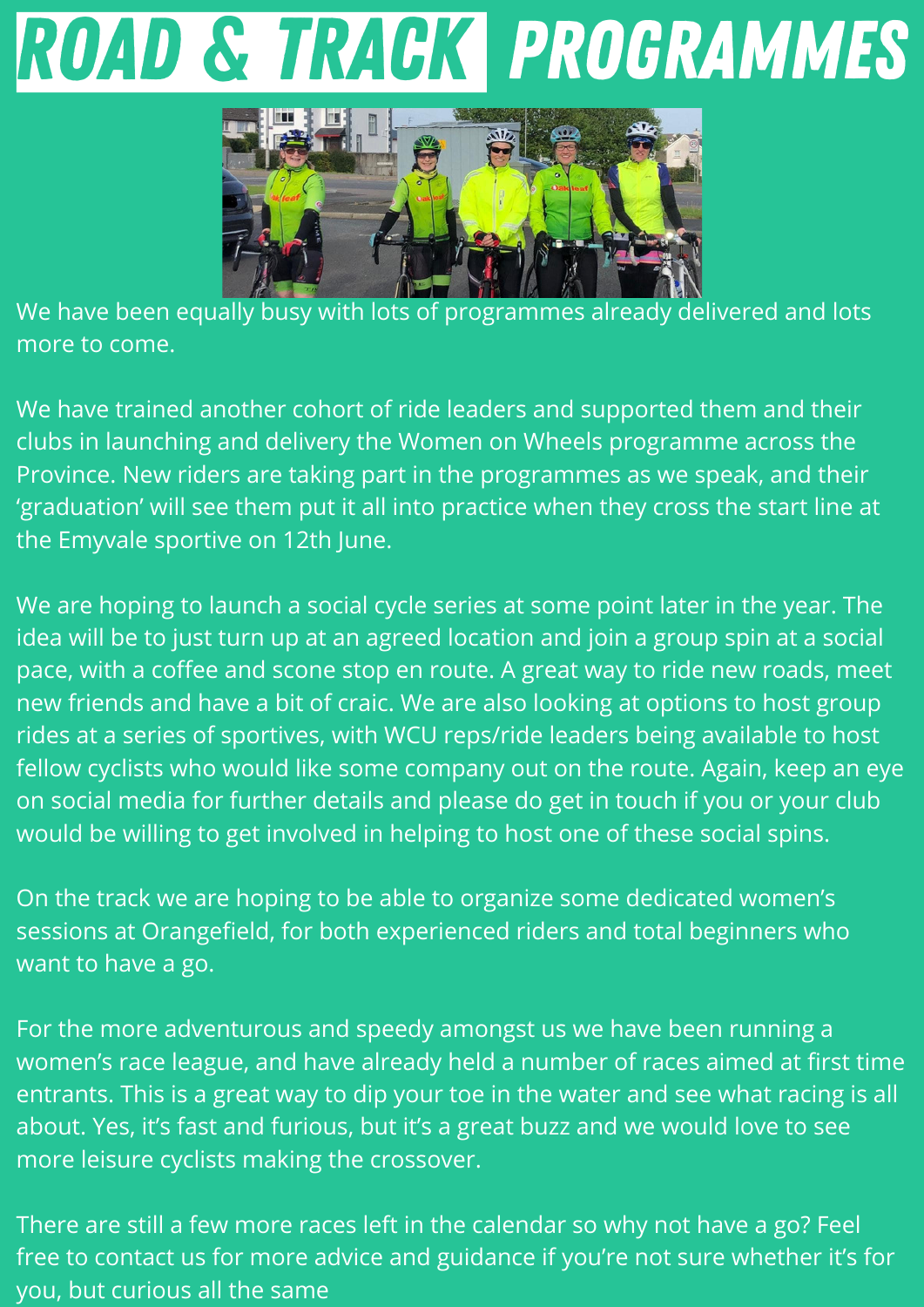# **Big Day Out**

To further our objective of building a 'female cycling community' we also have a cross-discipline project in the planning. Our hope is that this will become the jewel in the WCU crown and our annual flagship event.

On 15th October we will be hosting the first ever women's festival of cycling in Ulster – our WCU 'Big Day Out'. We are really excited about this project and have lots of cool stuff planned.

Please check in with us on social media regularly for the official launch and registration - places will be limited so you won't want to miss out.

The day will be packed full of bike riding, coaching, guest speakers, guest riders, technical and wellbeing workshops, great food, new friends, laughter and smiles. This year it will all be packed into one day; next year we hope we will be able to make it bigger and better and host an action-packed weekend for you to enjoy.

Together we can make this happen and put Women's cycling in Ulster firmly on the map.